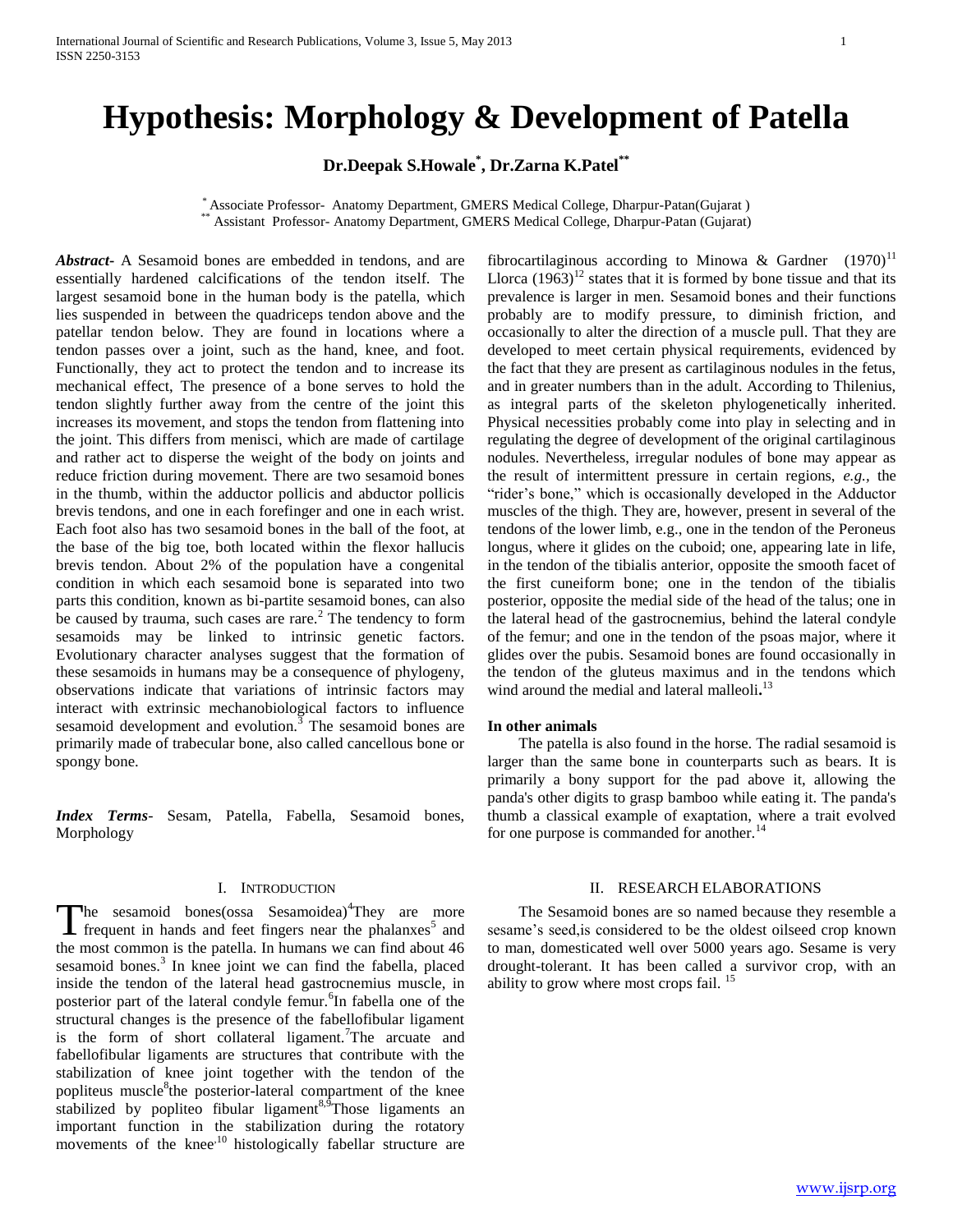

**Sesame's seed**

 There are two theoretical propositions for the development of sesamoid bones, a functional and phylogenetical.<sup>3</sup>The functional theory has a support in the biomechanical aspect, where sesamoid bones are described as pulleys, reducing the friction of the tendons and potentiating the muscular handspike.<sup>16</sup> The phylogenetic suggests genetic intrinsic factors developed during the evolutionary process that can be the key for the development of sesamoid bones.<sup>3</sup> They appear in the womb period. Initially cartilaginous they can calcify or not after the birth depending on the kind of activity done by the individual, that is, a "biomechanics-embryological" origin. Testut<sup>17</sup> stated that the fabella was fibrocartilaginous .However, that the fabella was fibrocartilaginous .However,  $Minowa<sup>11</sup> divided the fabella according to the texture and the$ histology. According to the texture, the exam was done by touching. This way, Minowa characterized the sesamoid as "hard" and "elastic". According to the histological point of view,the fabella was classified about the predominant tissue. Of the 39 fabellas studied, 29 were made of bone tissue; 9 of fibrous tissue and 1 fibrocartilaginous. Following the criterion proposed by Minowa all the fabellas found were "hard", constituted of bone tissue without osteoclasts.. The absence of osteoclasts told this fact allows to state that the fabella is not susceptible to bone remodelation after its ossification.

#### **Patella**

 The patella (knee cap or kneepan)is the largest sesamoid bone in the human body it is a thick, circular-triangular bone which articulates with the femur and covers and protects the anterior articular surface of the knee joint.It being developed in a tendon, its center of ossification presenting a knotty or tuberculated outline; being composed mainly of dense cancellous tissue. It serves to protect the front of the joint, and increases the leverage of the quadriceps femoris by making the greater angulation of the line of pulling.It has an anterior and a posterior surface three borders, and an apex.

 Ossification.—The patella is ossified from a single center, which usually makes its appearance in the second or third year, but may be delayed until the sixth year. More rarely, the bone is developed by two centers, placed side by side. Ossification is completed about the age of puberty.

#### **Function**

 Being a part of knee joint the primary functional role of the patella is knee extension. It is in the way of quadriceps femoris muscle, which contracts to extend/straighten the knee. The vastus

intermedialis muscle is attached to the base of patella. The vastus lateralis and vastus medialis are attached to lateral and medial borders of patella respectively, insertion of vastus medialis stabilizes patella & prevent lateral dislocation during flexion. The retinacular fibres of the patella also stabilize knee during exercise.

 Ligamentum patellæ also called patellar tendon, it is a strong, flat, ligament, about 5 cm. in length originates from the apex, rough depression on its posterior surface and the adjoining margins of the patella.Inserts on the tuberosity of the tibia. superficial fibers of the quadriceps femoris continuous over the front of the patella. The medial and lateral portions of the tendon of the quadriceps passes down on either side of the patella, to be inserted into the upper end of the tibia on either side of the tuberosity; these portions merge into the capsule forming the medial and lateral patellar retinacula. The patellar ligament is the central portion of the ligamentum patellæ which is continued from the patella to the tuberosity of the tibia, it is single in carnivores, pigs and sheep and triple in horses and cattle,The posterior surface of the ligamentum patellæ is separated from the synovial membrane of the joint by a large infrapatellar pad of fat, and from the tibia by a bursa.

 The pisohamate ligament is in the hand. It is the volar ligament that connects the pisiform to the hamate. It is a prolongation of the tendon of the flexor carpi ulnaris.It serves as part of the origin for the abductor digiti minimi,pisometacarpal ligament is a palmar ligament and is a strong, fibrous band. joins the pisiform to the base of the fifth metacarpal bone, which joins the little finger.

#### **Evolutionary variation**

 The patella has convergently evolved in placental mammals and birds, most marsupials have only rudimentary, non-ossified patellae although a few species possess a bony patella. A patella is also present in the living monotremes, the platypus and the echidna. In more primitive tetrapods, including living amphibians and most reptiles (except some Lepidosaurs), the muscle tendons from the upper leg are attached directly to the tibia, and a patella is not present. <sup>18</sup>

#### **Fabella**

 The fabella (Latin-little bean) is a small sesamoid bone found in some mammals embedded in the tendon of the lateral head of the gastrocnemius muscle behind the lateral condyle of the femur in about 25% of people. It is a variant of normal anatomy and present in humans in 10% to 30% of individuals, fabella is a standard finding on radiographs of the dog and cat, and both. It can thus serve as a surrogate radio-opaque marker of the posterior border of the knee's synovium. On a lateral radiograph of the knee, an increase in the distance from the fabella to the femur or to the tibia can be suggestive of fluid or of a mass within the synovial fossa. This is of particular use in radiographic detection of knee effusions.<sup>19</sup>

#### **Development of patella**

 During the third week of embryonic life the limb buds become filled with a vascular mesenchyme. In may come from the primitive body-segments. Toward the end of the fourth week a slight condensation of the mesenchyme can be seen at the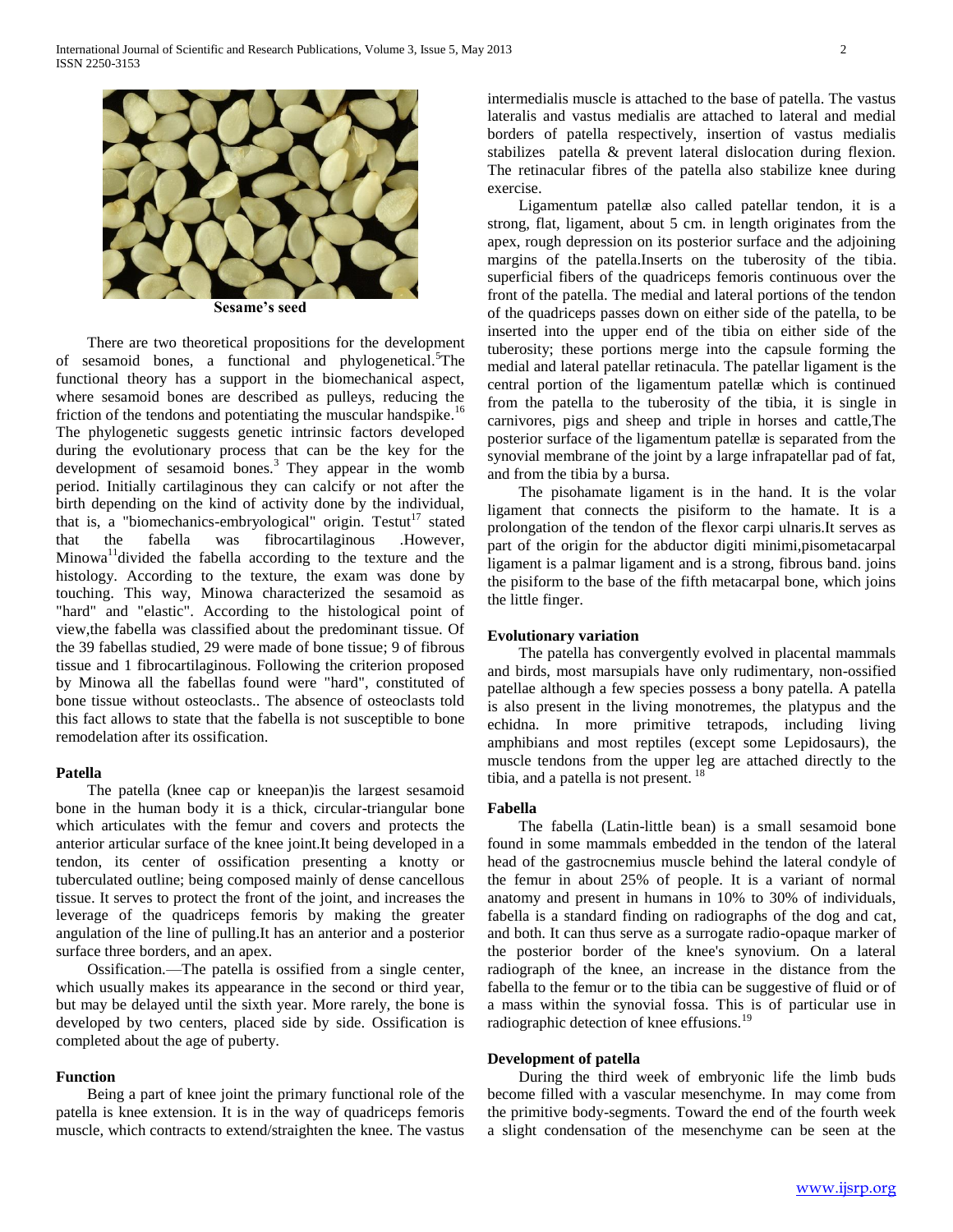centre of the arm bud, and early in the fifth week a similar condensation may be noted in the leg bud. This condensation represents the first rudiment of the skeleton of the limb. The tissue composing it may therefore be called scleroblastema. which developes a membranous skeleton. In this a cartilaginous skeleton is differentiated, and this in turn is replaced by the permanent osseous skeleton, 3 overlapping periods, a blastemal, a chondrogenous, and an osseogenous.

#### **Blastemal Period**

 At the time when the condensation takes place in the leg bud. The bud projects considerably from the body, but do not shows definite resemblance to the limb The condensed tissue, scleroblastema, is not sharply outlined. It represents the region of the acetabulum and the proximal end of the femur.In an embryo 11 mm. long, the condensation of tissue has extended both distally and proximally, but much more freely in the distal direction. The leg of this embryo, therefore, represents a stage of transition from the blastemal to the chondrogenous stage of development.

#### **Chondrogenous Period**

 The further development of the skeleton of the limb during the second and third months of intra-uterine life development of the several parts of the skeleton will be taken up as follows: The blastemal anlagen of the tibia and fibula are here very incompletely separated. Within the blastema of the femur, tibia, and fibula chondrification begins as soon as the outlines of the blastemal skeleton are fairly complete (Fig. 1) The cartilages of the lower leg lie nearly in a common plane appears slightly kneewards from the centre of the shaft of each bone and then toward the ends.. That of the tibia is larger than that of the fibula and toward the knee it broadens out considerably. At this stage the joints consist of a solid mass of mesenchyme (Figs.  $5 \& 9$ ). The tissue uniting the femur and tibia has temporarily somewhat the appearance of precartilage From this period onwards the development of the individual bones and joints is rapid. <sup>20</sup>

 **Fig. 1-4** Lateral view of models to illustrate the development of the distal part of the spinal column and of the inferior extremity of embryos 9-50 mm. long, In Figs.. 1, and 2 shows the scleroblastema&the centres of chondrification. In Figs. shows 3 and 4 the cartilaginous skeleton. **Fig. 5-7** shows joints consists of a solid mass of mesenchyme



**Fig. 8 & 9** shows Median section through the knee-joint of a fetus 13 cm long.

## a patella, b connective tissue over patella, c ligamentum patellae

#### III. SUMMARY & CONCLUSION

 Tendons are closely fused to the joint capsule in many articulations of the extremities. In certain regions where this occours sesamoid bones are developed.Well-marked sesamoid bones are found regularly on the flexor side of the metacarpo and metatarsophalangeal joints, usually of the first and frequently of the other digits of the hand and foot. Dorsally placed sesamoid bones have also been seen in connection with the thumb. On the flexor surface of the thumb a sesamoid bone is frequently found at the interphalangeal joint. Fibrous interphalangeal sesamoids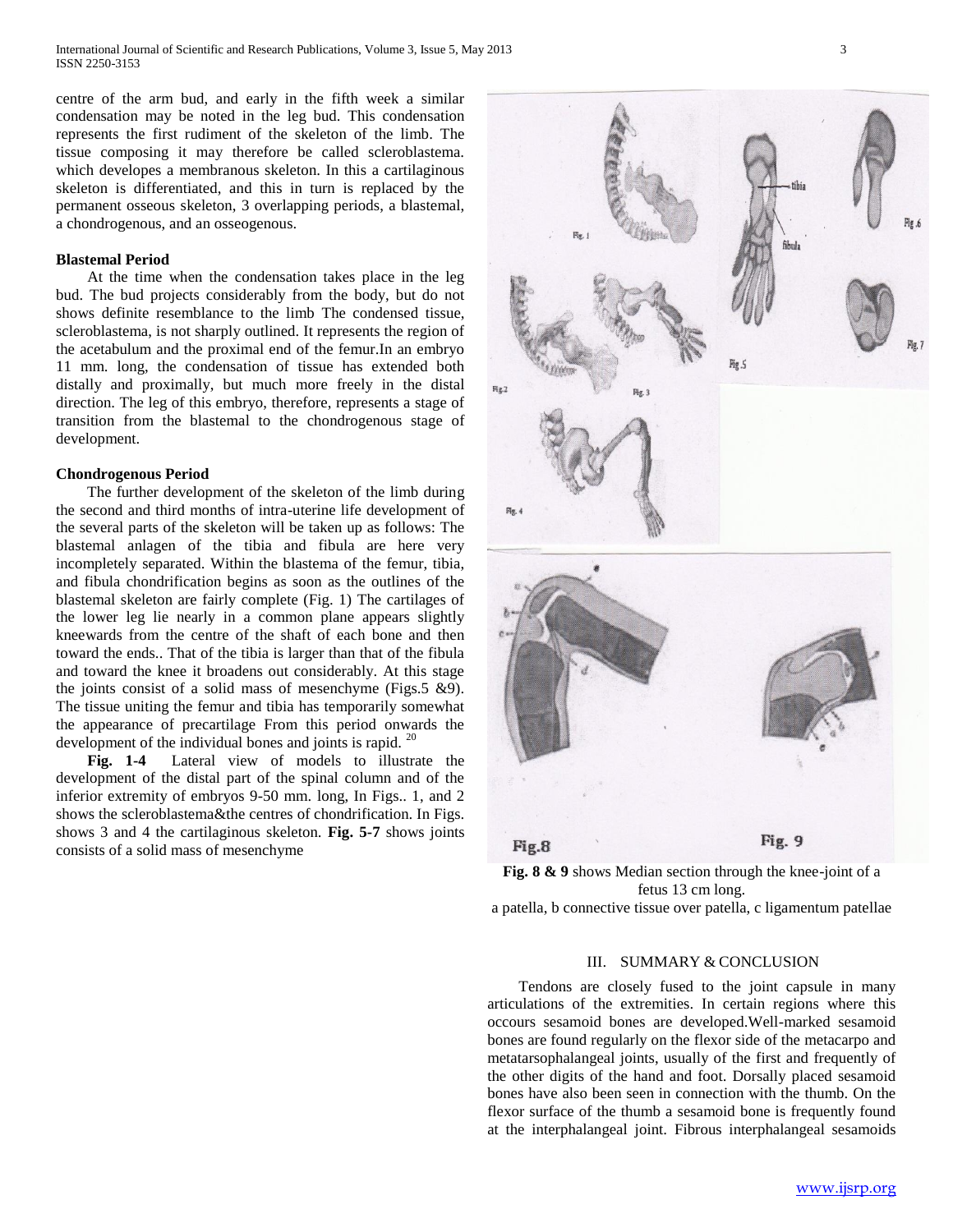have been found in connection with the fingers.The sesamoid bones are better developed in some of the lower mammals than in man, and, they are more frequent in the human embryo than in the adult. They are developed at the periphery of the intermediate blastemal zone. The blastema becomes condensed, and then in the better marked sesamoid bones becomes gradually transformed into cartilage. Ossification takes place relatively late in childhood<sup>21</sup>. In some tendons not intimately connected with a joint capsule a sesamoid bone may be developed in a region where the tendon is subjected to stress against a bone. An example,sesamoid bone often found in the tendon of the peroneus longus where it plays over the tuberosity of the cuboid. according to Lunghetti (1906), the sesamoid bone in the tendon of the peroneus longus develops in fibrous connective tissue, not in cartilage. It is commonly stated that it passes through a fibrocartilaginous stage before becoming ossified.<sup>22</sup>Thus the development of patella is akin to a pully which is interplaced for smoothening of conveyer belt system at bend.

 How patella bone develops (Hypothesis) might be it could happened, shown in Fig.10

A) where stress developed against bone, tendon fuses with joint capsule of knee joint

B) blastema or fibrous tissue become condensed

C)slowly transformation of tissue into cartilage(fibrocartilage) occurs& gradual forward movement of developing patella

D) finaly it splits the tendon and divides into quadriceps femoris proper (upper part) & ligamentum patellae (lower part)

 **Fig.10** shows- **a**-tendon, **b**-capsule, **c**-fusion of tendon & capsule, **d**-condensation of fibrous tissue or blastema, **e** -slowly trasformation of tissue to cartilage **f**- gradual forward movement of developing patella,**g**-ligamentum patellae, **h**-quadriceps femoris





#### ACKNOWLEDGMENT

 I would like to acknowledge the support I got from Dr.Gurudas Khilnani, Dean,GMERS Medical college, Dharpur-Patan, I am also thankful to my H.O.D. Dr.Sucheta Choudhary & senior colleague Dr.Anil Bhatija. I acknowledge the immense help received from the scholars whose articles are cited and included in references of this manuscript. I also grateful to authors/editors /publishers of all those articles, journals and books from where the literature for this article has been reviewed and discussed.

#### **REFERENCES**

- [1] Hall F ,"The fabella sign and radiologic assessment of knee joint effusion". Radiology 129 (2): (1978): pp, 541–2
- [2] Tim D. White,Human Osteology, 2nd edition (San Diego: Academic Press, (2000), pp,199, 205.
- [3] [Sarin VK,](http://www.ncbi.nlm.nih.gov/pubmed?term=Sarin%20VK%5BAuthor%5D&cauthor=true&cauthor_uid=10597342) [Erickson GM,](http://www.ncbi.nlm.nih.gov/pubmed?term=Erickson%20GM%5BAuthor%5D&cauthor=true&cauthor_uid=10597342) [Giori NJ,](http://www.ncbi.nlm.nih.gov/pubmed?term=Giori%20NJ%5BAuthor%5D&cauthor=true&cauthor_uid=10597342) [Bergman AG,](http://www.ncbi.nlm.nih.gov/pubmed?term=Bergman%20AG%5BAuthor%5D&cauthor=true&cauthor_uid=10597342) [Carter DR:](http://www.ncbi.nlm.nih.gov/pubmed?term=Carter%20DR%5BAuthor%5D&cauthor=true&cauthor_uid=10597342) [Anat](http://www.ncbi.nlm.nih.gov/pubmed/10597342)  [Rec.\)](http://www.ncbi.nlm.nih.gov/pubmed/10597342)15;257(5): (1999)pp,174-80.
- [4] Debierre, C.H: Traité Élèmentaire d`Anatomie de L`Homme.Paris, Alcan, (1890)
- [5] Goldeberg, I. & Nathan, H.: Anatomy and pathology of the sesamoid bones. The hand compared to the foot. Int.Orthop., 198711(2):141-7,
- [6] Gray, H. Gray :Anatomia. 29a edicao, Rio de Janeiro,Guanabara Koogan, (1977).
- [7] Kim, Y. C.; Chung, I. H.; Yoo, W. K.; Suh, J. S.; Kim, S. J. & Park, C, Anatomy and magnetic resonance imaging of the posterolateral structures of the knee. Clin. Anat.,10(6)(1997),pp,397-404,
- [8] Ishigooka, H.; Sugihara, T.; Shimizu, K.; Aoki, H. & Hirata,K.; Anatomical study of the popliteofibular ligamentand surrounding. J. Orthop. Sci., 9(1)(2004):pp,51-8,
- [9] Pasque, C.; Noyes, F. R.; Gibbons M.; Levy, M. & Grood,E. The role of the popliteofibular ligament and the tendon of popliteus in providing stability in the human knee. J.Bone Joint Surg. Br., 85(2):((2003)pp,292-8,
- [10] Minowa, T.; Murakami, G.; Kura, H.; Suzuki, D.; Han, S.H. & Yamashita, T. Does the fabella contribute to thereinforcement of the posterolateral corner of the knee by inducing the development of associated ligaments?J. Orthop. Sci., 9(1)(2004):pp,59-65,
- [11] Llorca, F. O.: Anatomia Humana. Barcelona, Editorial Cientifico Medica, 1952. pp.33-50.
- [12] Gray Henry,:Anatomy of Human body, 1918, 6<sup>th</sup> edition ,pp, 31-40.